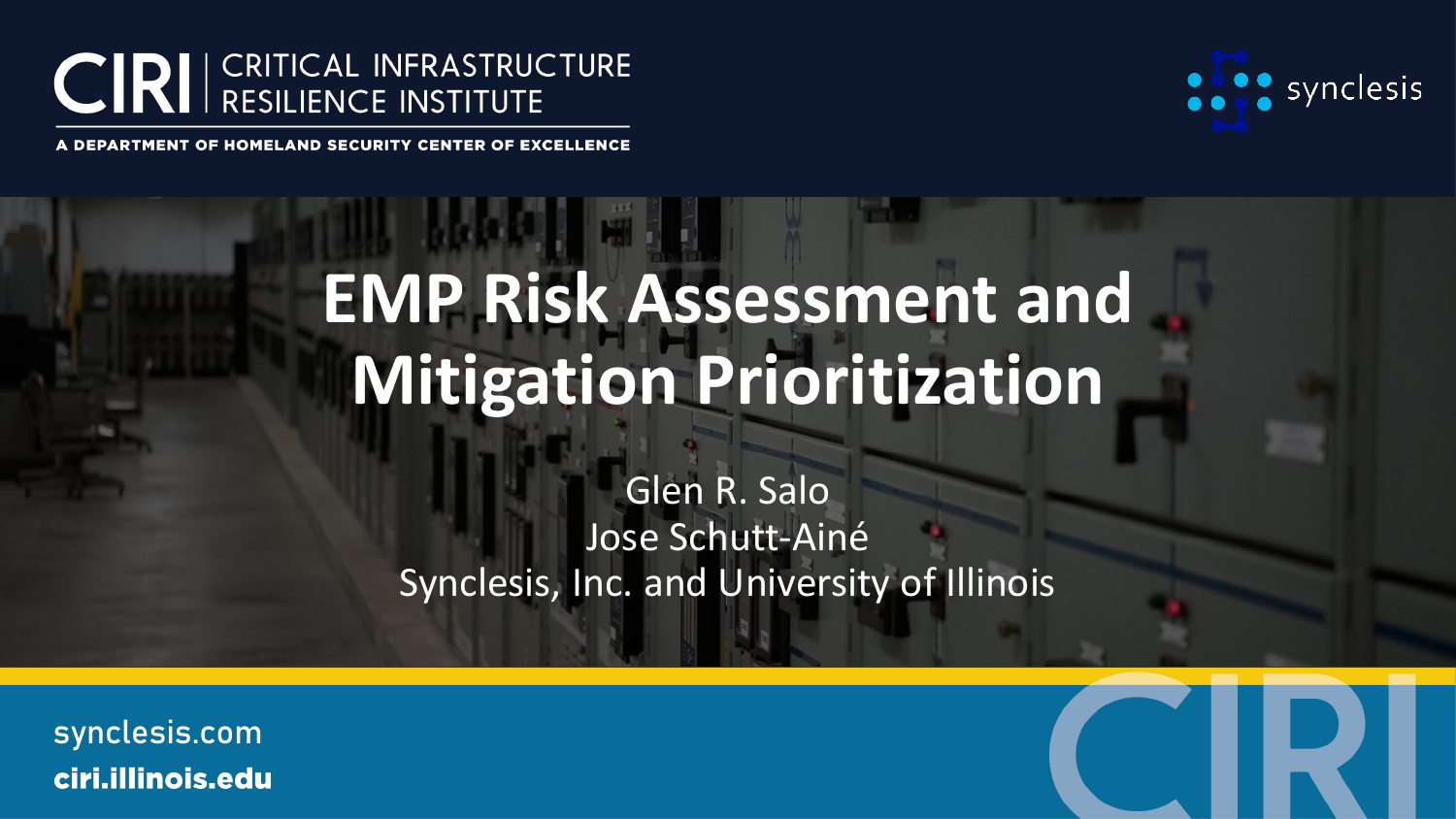

PARTMENT OF HOMELAND SECURITY CENTER OF EXCELLENCE



# Project Overview

- Abstract
	- Develop an **EMP risk assessment capability** that accounts for system, operational, and component variabilities
	- **Conduct assessments** on critical infrastructures
- Objectives
	- R&D: Enhance the proposed stochastic collocation modeling approach
		- Research and implement computational approaches tailored to EMP EM events
		- Integrate fast stochastic circuit solvers
		- Research and implement promising statistical modeling approaches
	- R&D: Research design optimization techniques for EMP mitigation
		- Incorporate transient analysis computational methods and performance metrics into our framework
	- Assessments: Conduct an EMP assessment on a power substation communication system [This Photo](http://www.scotusblog.com/2017/11/argument-preview-justices-return-cellphones-fourth-amendment/) by Unknown Author is licensed



under [CC BY-NC-ND](https://creativecommons.org/licenses/by-nc-nd/3.0/)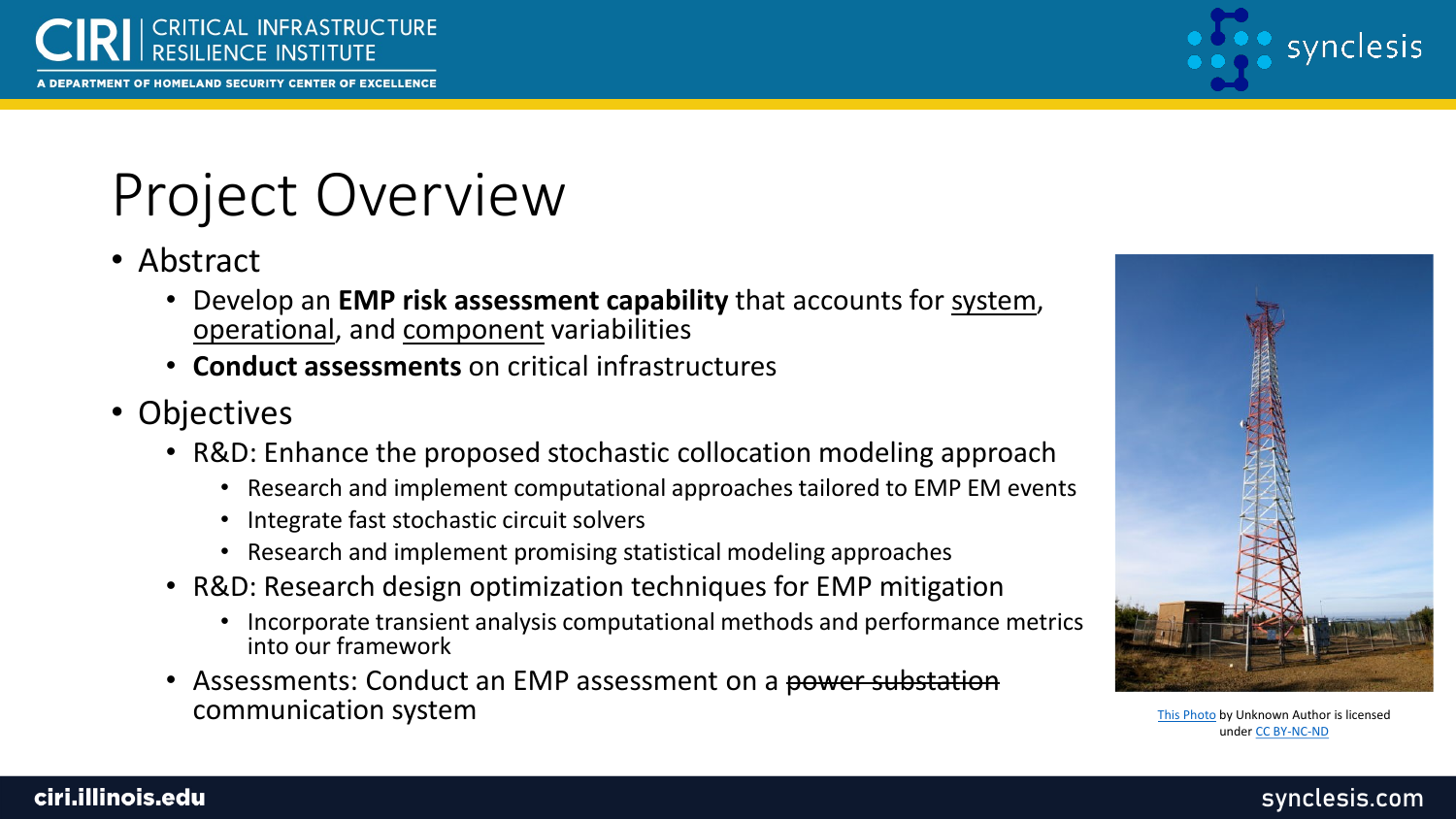

### Milestones and Accomplishments

- Collected detailed information about the power substations and their equipment
- Acquired electronic systems used by the power industry (future testing purposes)
- Developed a baseline electromagnetic computational model of the power substation that include electromagnetic coupling of the EMP signal to the power lines and the electronic equipment housed within the substation
- Developed a baseline circuit model of the power substation that models the propagation of the EMP signal through the substation and into the susceptible electronic systems
- Added support for Monte Carlo LIM to the MEAD framework
- Developed the general theory and approach to calculate EMP coupling to power lines and initiated its development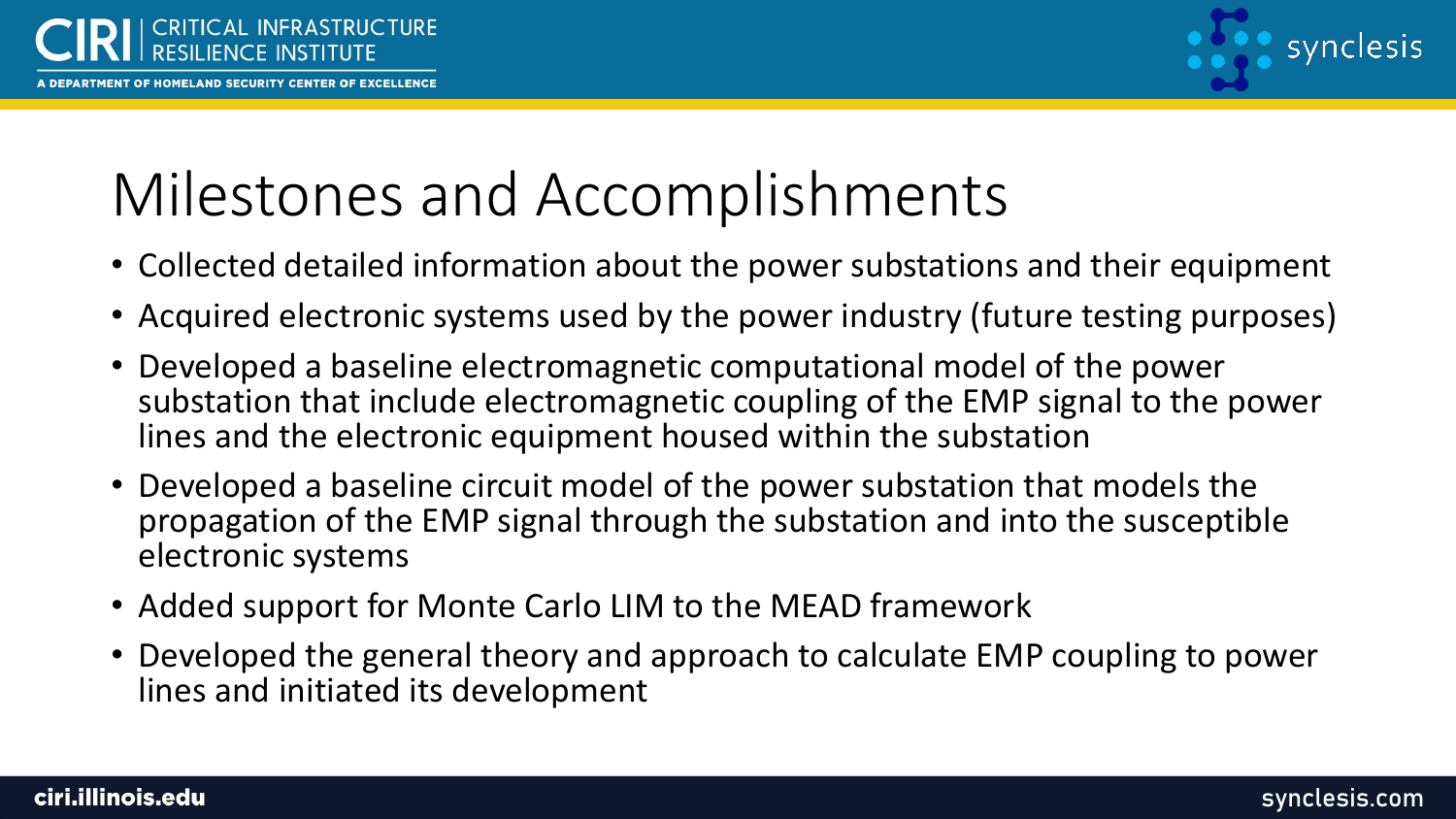RTMENT OF HOMELAND SECURITY CENTER OF EXCELLENCE



# Milestones and Accomplishments (cont'd)

- Project redirection
	- DHS NPPD originally requested assessment of a power substation
		- Focused research on coupling to power lines
		- Focused models on a power substation
	- After discussions with DOE, DHS CISA has requested a change in focus to our nation's communication infrastructure
		- Project assessment is now focused on the impact EMP will have on a mobile communication tower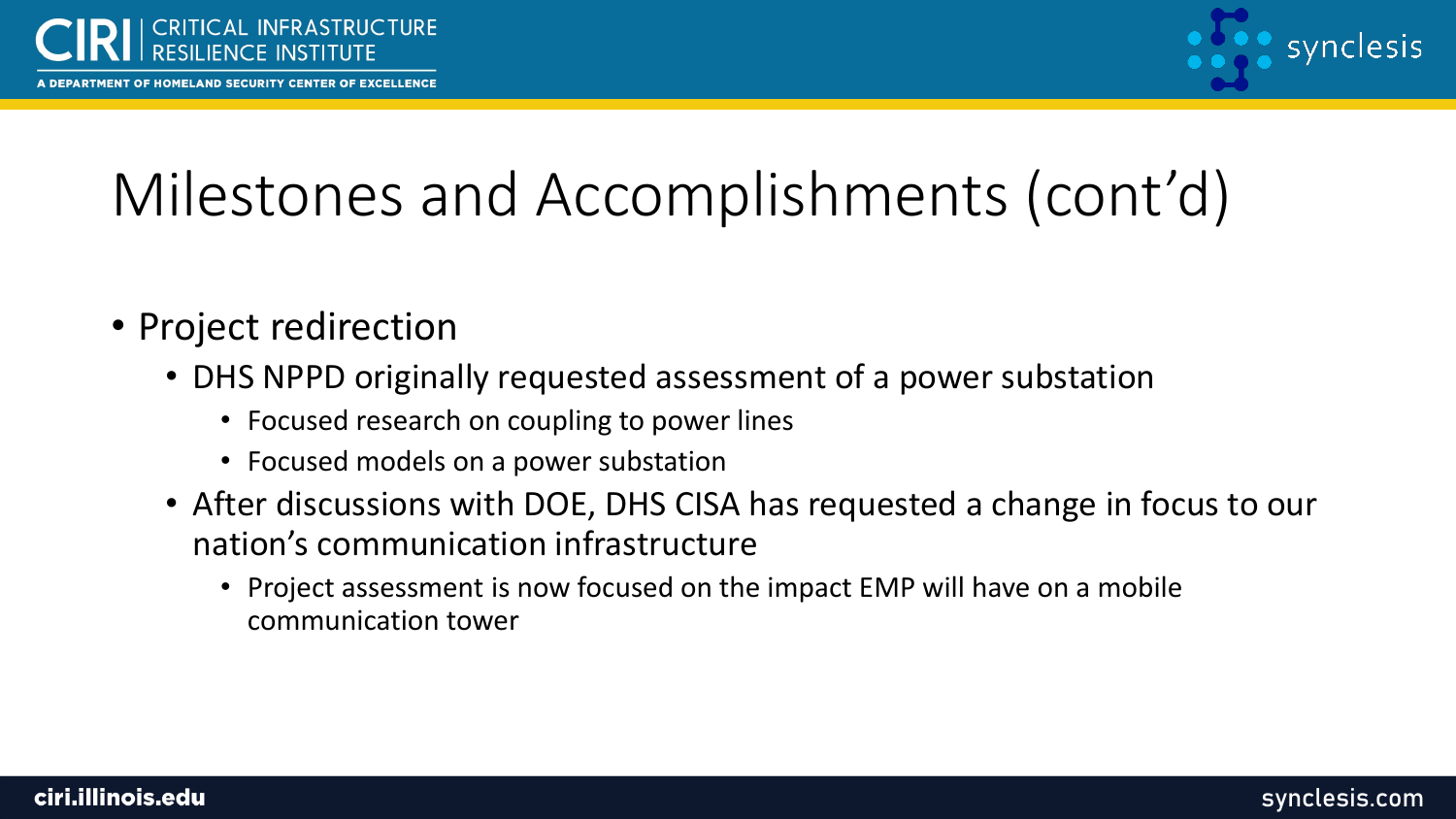

# Approach

- Primary Challenges
	- The computational complexity is far too great for brute force application of state-of-the-art electromagnetic and circuit solvers
	- System variabilities and uncertainties can dominant the response
	- Impractical to test all configurations

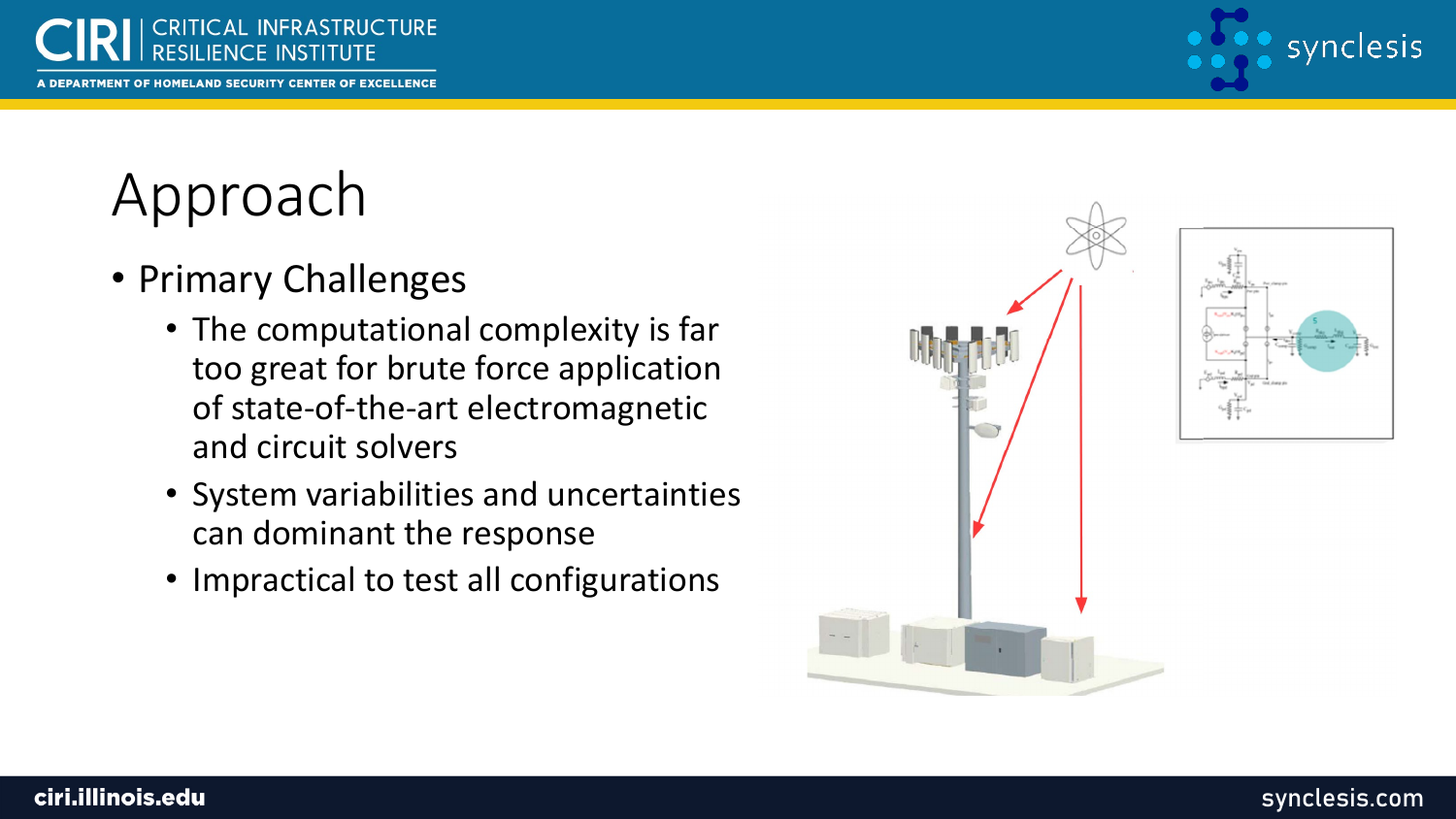

# Approach (cont'd)

- Proposed Solution
	- Break the problem into a cascade of hierarchical components (leverages existing codes)
	- Employ a sparse statistical approach (stochastic collocation) to develop a function response for the system
	- Use the functional response to quickly determine a statistical response
	- Employ same method to explore design options
	- Use statistical response to identify configurations and conditions that require testing

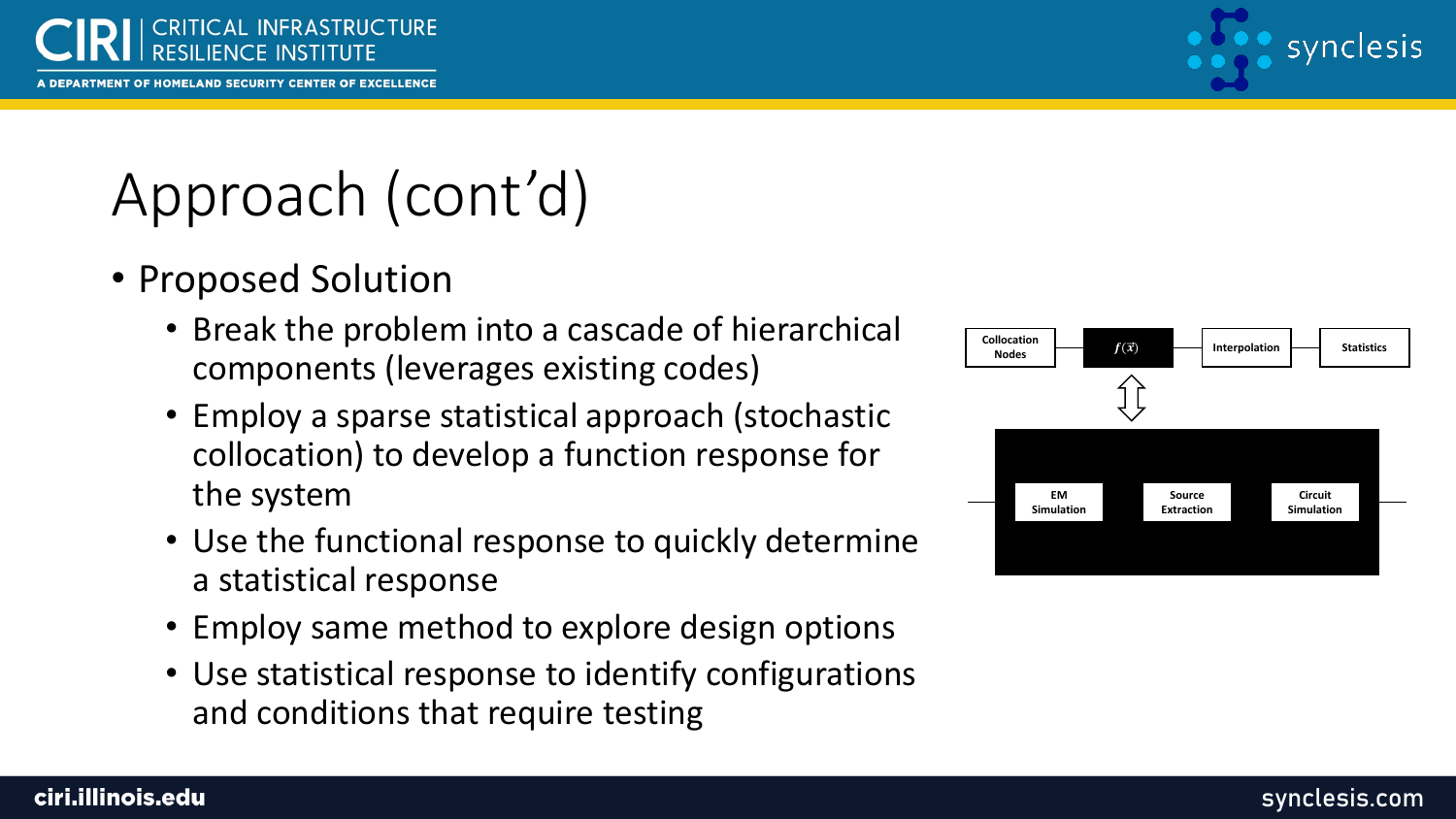

# Testing, Evaluation, and Validation

- Individual hierarchical components
	- Compare with exact solutions
	- Quantify with established numerical accuracy studies
	- Validate with canonical and experimental data (when available)
- Hierarchical model
	- Validate process with small models that are computationally feasible for brute force application
- Stochastic methodology
	- Validate with Monte Carlo approaches using small models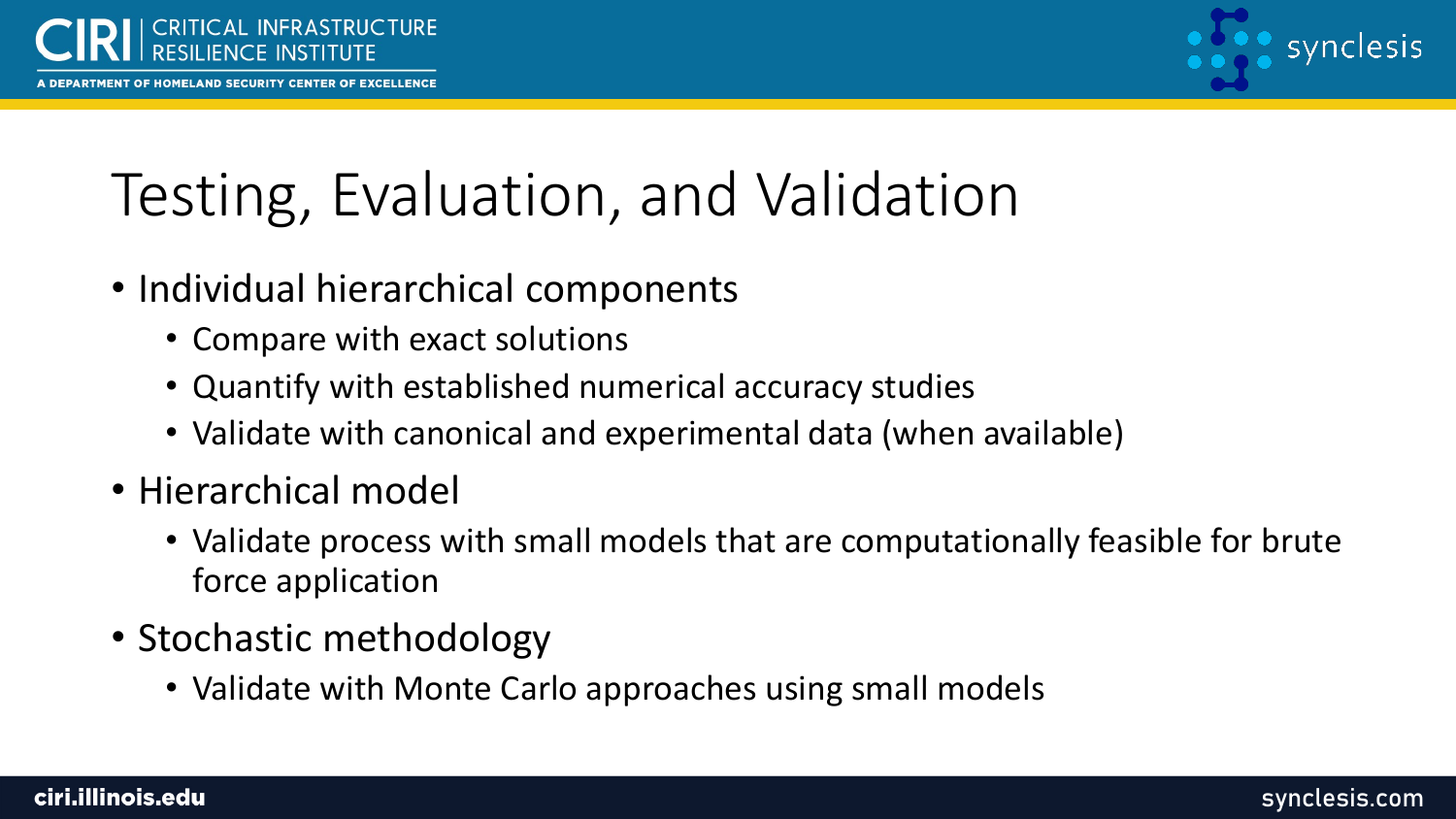EPARTMENT OF HOMELAND SECURITY CENTER OF EXCELLENCE



# Testing, Evaluation, and Validation (cont'd)

- Framework
	- All software is maintain using modern source control methods
	- All development is tracked in an issue tracking system
	- Unit and regression testing will be integrated throughout the development process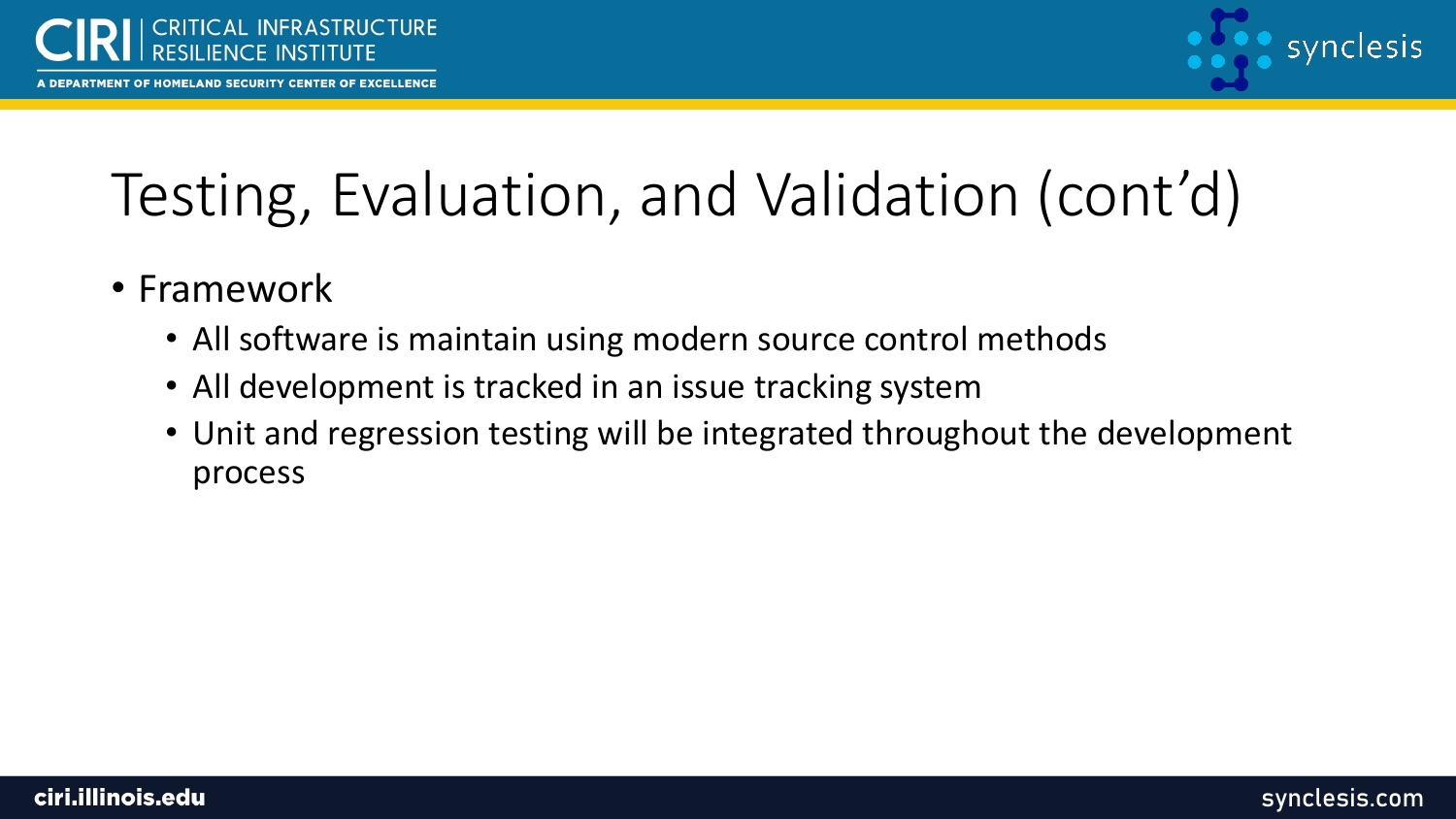



# Project Impact

- The threat of EMP is a national security risk
	- President Donald J. Trump's executive order on March 26, 2019 for "Coordinating National Resilience to Electromagnetic Pulses."
	- DHS "Strategy for Protecting and Preparing the Homeland against Threats from Electromagnetic Pulse (EMP) and Geomagnetic Disturbance (GMD)", October 9, 2018
- Low probability/**high consequence** scenario
	- Assessments are intrinsically difficult
	- Proper planning can mitigate effects



#### synclesis.com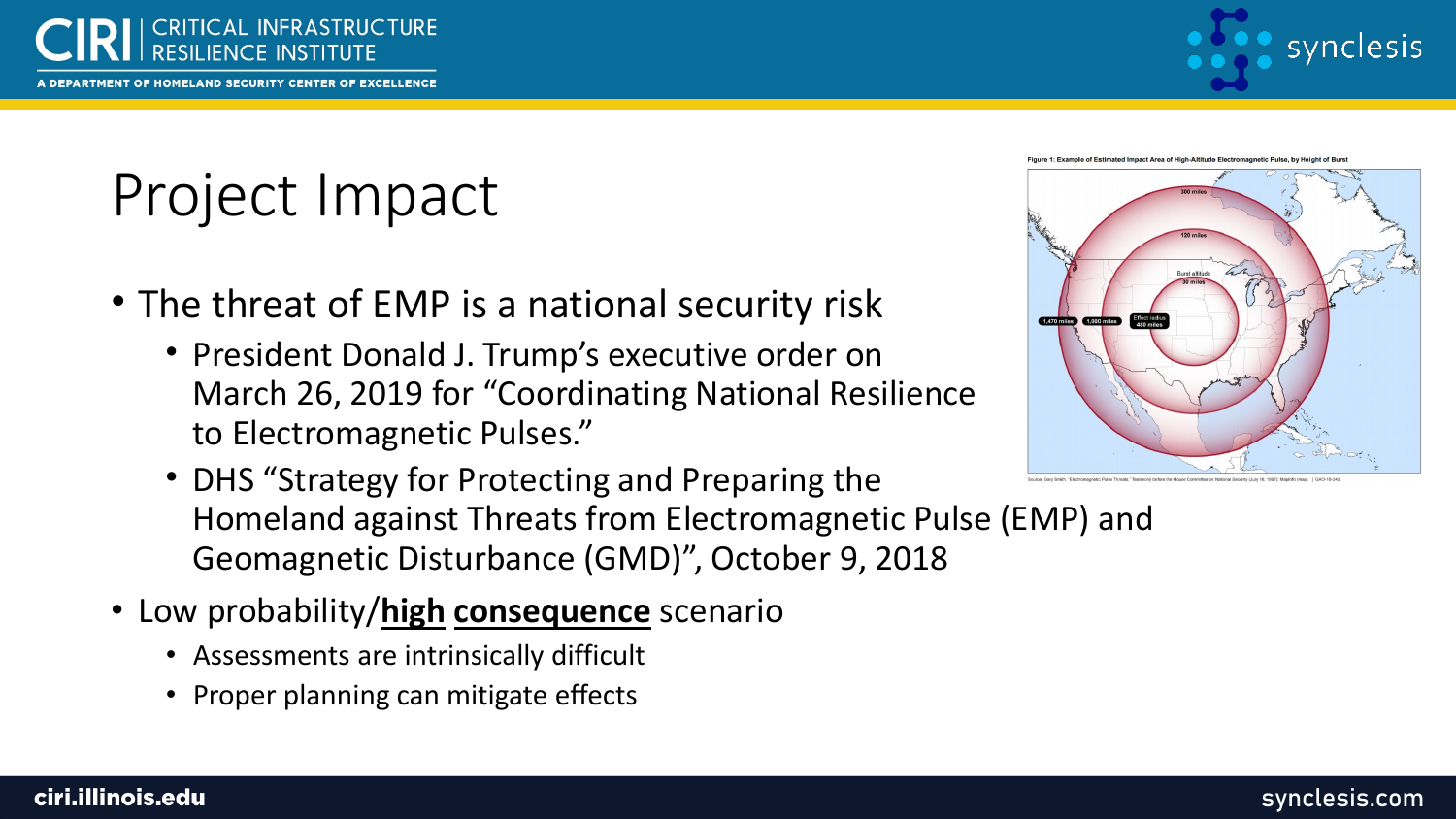RTMENT OF HOMELAND SECURITY CENTER OF EXCELLENCE



## Project Impact (cont'd)

- Addressing what has been an intractable problem
	- System, operational, and device uncertainties
	- Multi-scale computational limitation
	- Limited testing options
- Benefits
	- Predict **EMP effects** using **detailed electrical system models** while accounting for **uncertainties**
	- **Prioritize tests**
	- **Improved** electrical system **designs**
	- **Enhanced** critical infrastructure **resiliency**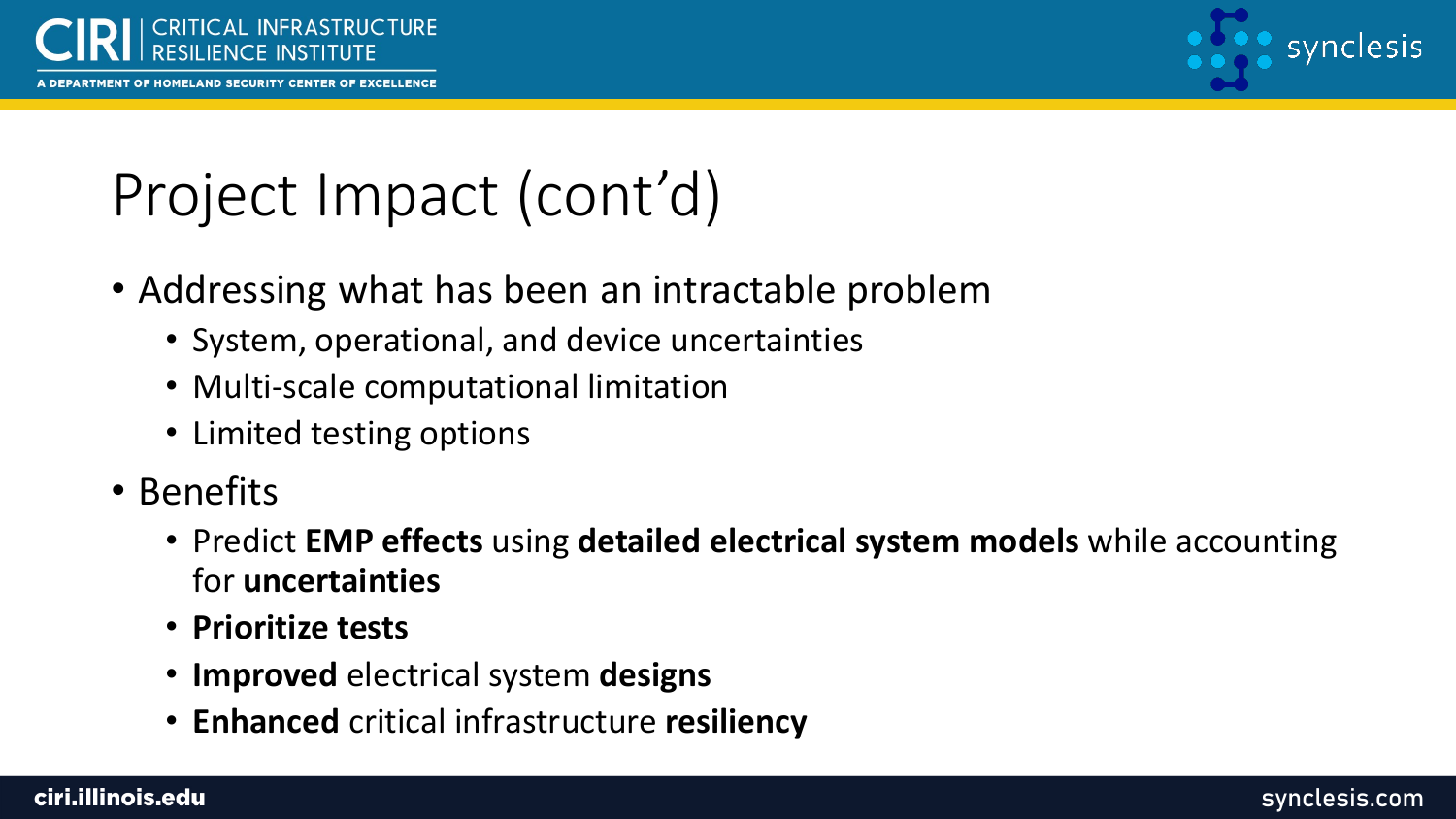

RTMENT OF HOMELAND SECURITY CENTER OF EXCELLENCE



#### Transition Plans

- Under an STTR, Synclesis is commercializing EMI modeling approaches developed at UIUC
- This project extends our modeling framework capabilities to EMP applications
- Commercialization of this capability will occur in conjunction with the STTR commercialization effort
	- I-CORP project participation
	- LIM simulator
	- MEAD framework